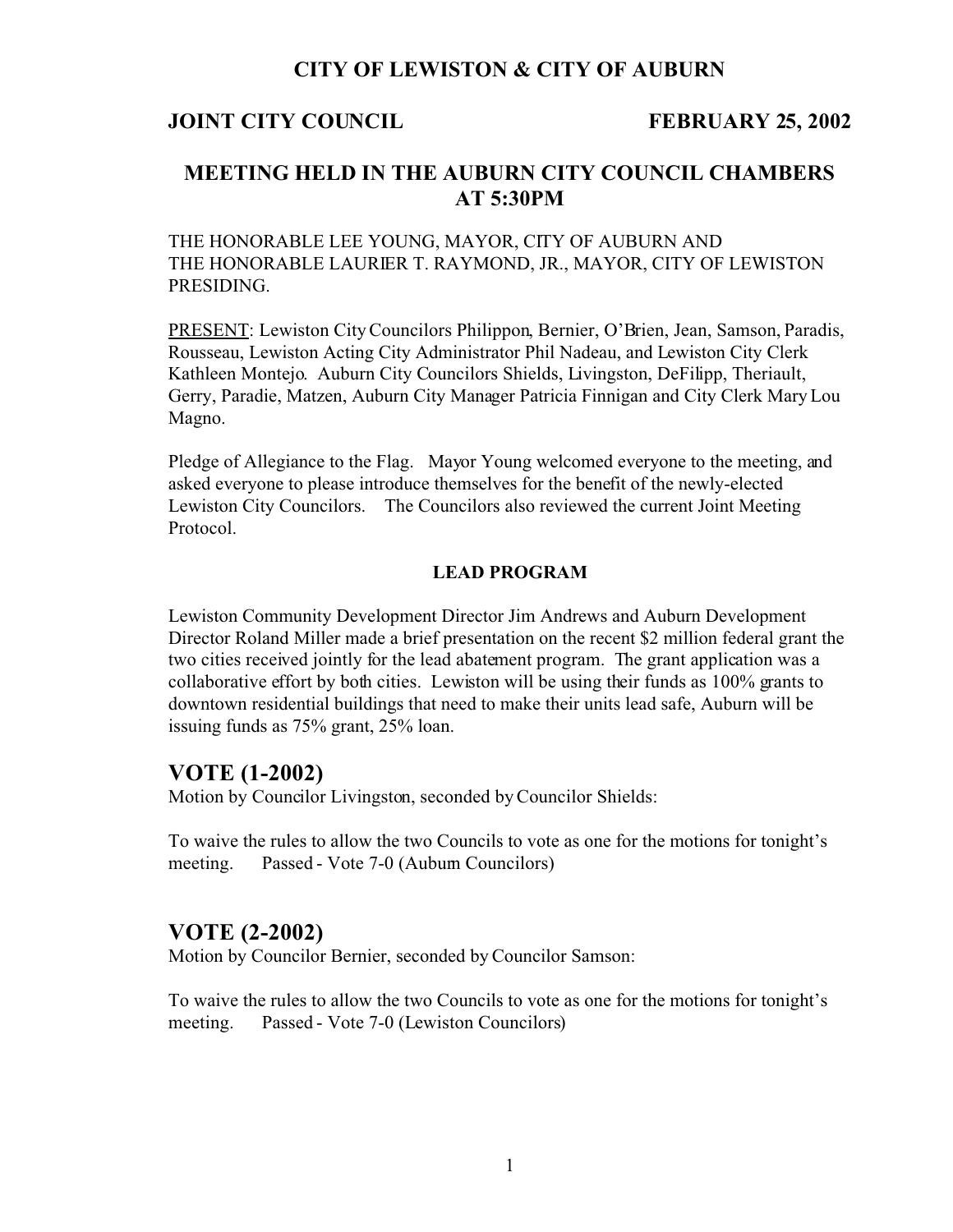# **VOTE (3-2002)**

Motion by Councilor Shields, seconded by Councilor Rousseau:

To approve the Guidelines for the Lead Hazard Control Program. Passed - Vote 14-0

#### **JOINT BUDGET PROCESS**

Lewiston Finance Director Richard Metivier explained the protocols established for the joint budget reviews. The two Councils meet each year in either April or May to hear presentations from approximately seven agencies that receive funding from both Cities. The Cities have a legal obligation to fund these organizations and worked to create these organizations in years past, such as the 911 communications center and the EMA office.

#### **AIRPORT OVERVIEW**

Airport Manager Peter Drinkwater made a presentation to the Joint Councils on recent and upcoming development issues at the airport. The airport board has great plans for expansion and increased and varied usage of the facility.

## **EAST-WEST HIGHWAY**

Auburn Development Director Roland Miller made a presentation to the group on the proposed East-West Highway development, which will be a roadway system through Maine, New Hampshire, Vermont and Canada. It is called the North Atlantic Trade Corridor. He noted the economic development benefits of such a highway system. He stated the Resolution calls for the federal government to study the feasibility of such a high way, and the study will not cost the cities any money.

## **VOTE (4-2002)**

Motion by Councilor O'Brien, second by Councilor Theriault:

To approve the Joint Resolution Memorializing Congress and the United States Department of Transportation to Study the Sufficiency of the West-East Transportation Links. Passed - Vote 14-0

#### **WALK AMERICA**

Mayor Young reviewed the information from the March of Dimes Walk America campaign and noted that the revenues from this year's walk are projected to reach over \$1,000,000 collected in the past ten years from the Lewiston/Auburn walk. The Councilors from each city stated that it would be a great show of support if they all participated in this fundraising event and walked together.